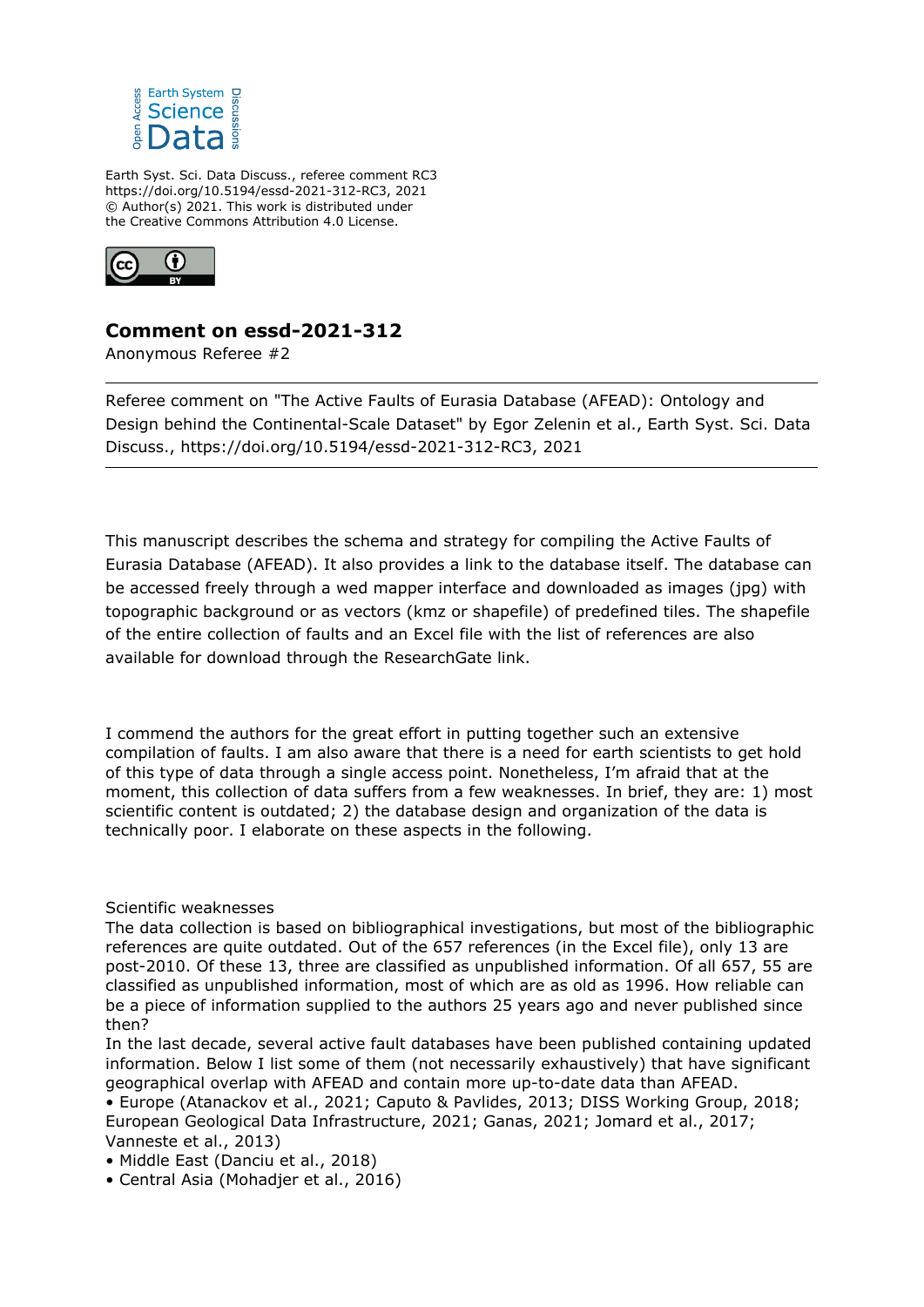• Georgia (Onur et al., 2019, 2020)

- Japan (National Institute of Advanced Industrial Science and Technology, 2012)
- Africa (Williams et al., 2021)
- World (Christophersen et al., 2015; Styron & Pagani, 2020)

Apart from those compilations released in the last year, most of these have been around for quite a long time now. In addition to this lack of data, the relationship between the fault representation in AFEAD and the fault representation in the source dataset is not clear. This is of particular concern for the blind faults since only criteria associated with the topographic signature are recalled. On the one hand, not considering the latest fault compilations prevents AFEAD from listing the newly recognized active faults. On the other hand, it also prevents AFEAD from eliminating those faults that were once considered active but are currently considered not active based on new evidence. Unfortunately, the CONF parameter does not consider the recency of the information.

The compilation of the fault parameters also remains rather obscure in several aspects. For example, of the 47,363 faults, 22,270 (47%) have no parameter assigned (field "Parm" is NULL). Of the 25,093 faults with the field "Parm" not NULL, only 6,849 reports a "Rate=" value; how was then the Rate (rank) parameter assigned to the remaining faults?

## Technical weaknesses

The AFEAD is distributed as a single shapefile. Technically speaking, it is not even a database apart from the implicit relation between geographic features and their attributes. No relational table is provided between AFEAD and any of its linked information. In other words, it should be classified as a geographical flat-file, not a proper database. The fields in the shapefile attribute table are very poorly organized.

First of all, none of the fields can be identified as a primary key. The lack of a primary key prevents the user from uniquely identifying any records and establishing their possible relations with external information. Also, the user cannot make an explicit reference to an individual AFEAD record when using it, including this review.

Both the "Auth" and "Parm" fields contain long text strings that, in the next update, could become even longer and easily exceed the limitations imposed by the shapefile format. Notice that the maximum number of characters in a text field of a shapefile is 254, see Attribute limitations in ESRI documentation at: https://desktop.arcgis.com/en/arcmap/late st/manage-data/shapefiles/geoprocessing-considerations-for-shapefile-output.htm#GUID-A10ADA3B-0988-4AB1-9EBA-AD704F77B4A2

or

https://support.esri.com/en/technical-article/000012081

These two fields are also very difficult to explore, especially the Parm field that contains very heterogeneous parameters. This poor organization makes it hard for the user to use the database. For example, selecting the faults that have a certain "depth" information would require a very complex query, which would discourage the non-experts in SQL and expose the users to uncertain results. Also, the Parm field takes up more bytes than needed by repeating within the field the word to identify the parameter type, such as "Sense=" or "Rate=" or "Depth=", occasionally also including the reference to the parameter itself.

The use of the "+" (plus) sign in the "Side" field is unnecessary because all the non-null values are a plus. It could also be troublesome because the plus sign can be automatically converted when importing the data in other systems (try saving the attribute table into the Microsoft Excel format, for example).

Other issues (listed by line "L" number)

L1: The name of the database does not reflect its abbreviation "AFEAD" should be "Active Faults of Eurasia Database," not "Database of the Active Faults of Eurasia." Please make a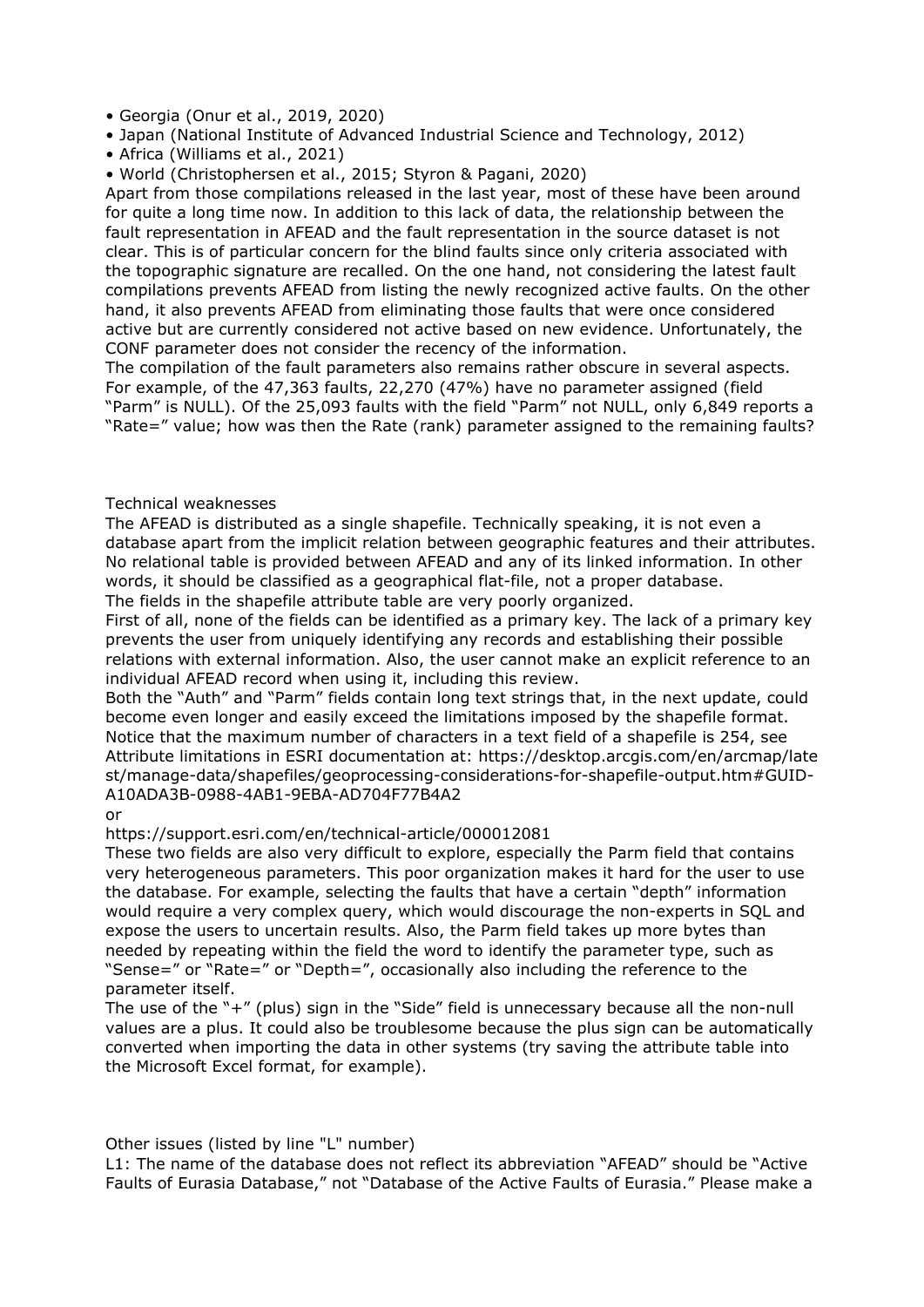choice and stick to it.

L14: In the file provided, the sources are 657, not 612. The difference is 55, which corresponds to the number of unpublished work. Rephrase to make this clear for the readers.

L25: Unclear reference to "Geologische Rundschau, 1955"; see also L327.

L72-74: This statement is unclear, or it is at least quite questionable. Linear landforms created by nontectonic processes are not rare, and several earthquakes have reactivated faults with very complex patterns. Also, cases of tectonic inversion are known. Maybe the authors can expand this paragraph to make it clearer and more documented for what they want to say.

L91-92: Is the fold axis represented? Otherwise, which element of the structure is represented? And how can the user be aware of that?

Table 1: Is the strike-slip with unknown sense contemplated?

L166: Unclear to whom "our team" is referring.

Recommendations

The following technical fixes are necessary to make AFEAD suitable for using it in a proper DBMS.

• Establish a primary key that uniquely identifies each record (fault) of the shapefile.

• Separate the "Parm" attributes into different columns, paying attention to storing single numerical values in individual columns.

• Establish a primary key for the table of bibliographic references.

• Create a relational table (many to many) that connects the fault table primary keys with the bibliographic reference table primary keys.

• Once the relational table is created, the column "Auth" can be deleted from the shapefile.

• Remove all "+" "-" "=" and similar signs/symbols from all columns. Use the "+" or "-" sign only with numerical values.

The European plate boundary along the Mid-Atlantic Ridge should be completed to make AFEAD adhere to its name (it could be disappointing for the AFEAD user to find data in the African plate and not the complete European plate).

More explanations are needed to make the user understand the source of information used to assign the Rate ranks.

A justification is needed for not considering all the recent fault data compilations published in the last decade. The authors should also discuss the implications due to the lack of updated information and warn the users about the limitations in using AFEAD instead of more up-to-date regional/local data.

## References

Atanackov, J., Jamšek Rupnik, P., Je $\hat{A}^{3/4}$ , J., Celarc, B., Novak, M., Milani $\hat{A} \Box$ , B., et al. (2021). Database of Active Faults in Slovenia: Compiling a New Active Fault Database at the Junction Between the Alps, the Dinarides and the Pannonian Basin Tectonic Domains. Frontiers in Earth Science, 9, 604388. https://doi.org/10.3389/feart.2021.604388 Caputo, R., & Pavlides, S. (2013). Greek Database of Seismogenic Sources (GreDaSS): A compilation of potential seismogenic sources (Mw > 5.5) in the Aegean Region [Text/html,application/vnd.google-earth.kml+xml,image/jpg]. University of Ferrara, Italy. https://doi.org/10.15160/UNIFE/GREDASS/0200

Christophersen, A., Litchfield, N., Berryman, K., Thomas, R., Basili, R., Wallace, L., et al. (2015). Development of the Global Earthquake Model's neotectonic fault database. Natural Hazards, 79(1), 111–135. https://doi.org/10.1007/s11069-015-1831-6

Danciu, L.,  $\text{Å}\square$ e $\text{Å}\square$ tvan, K., Demircioglu, M., Gülen, L., Zare, M., Basili, R., et al. (2018). The 2014 Earthquake Model of the Middle East: seismogenic sources. Bulletin of